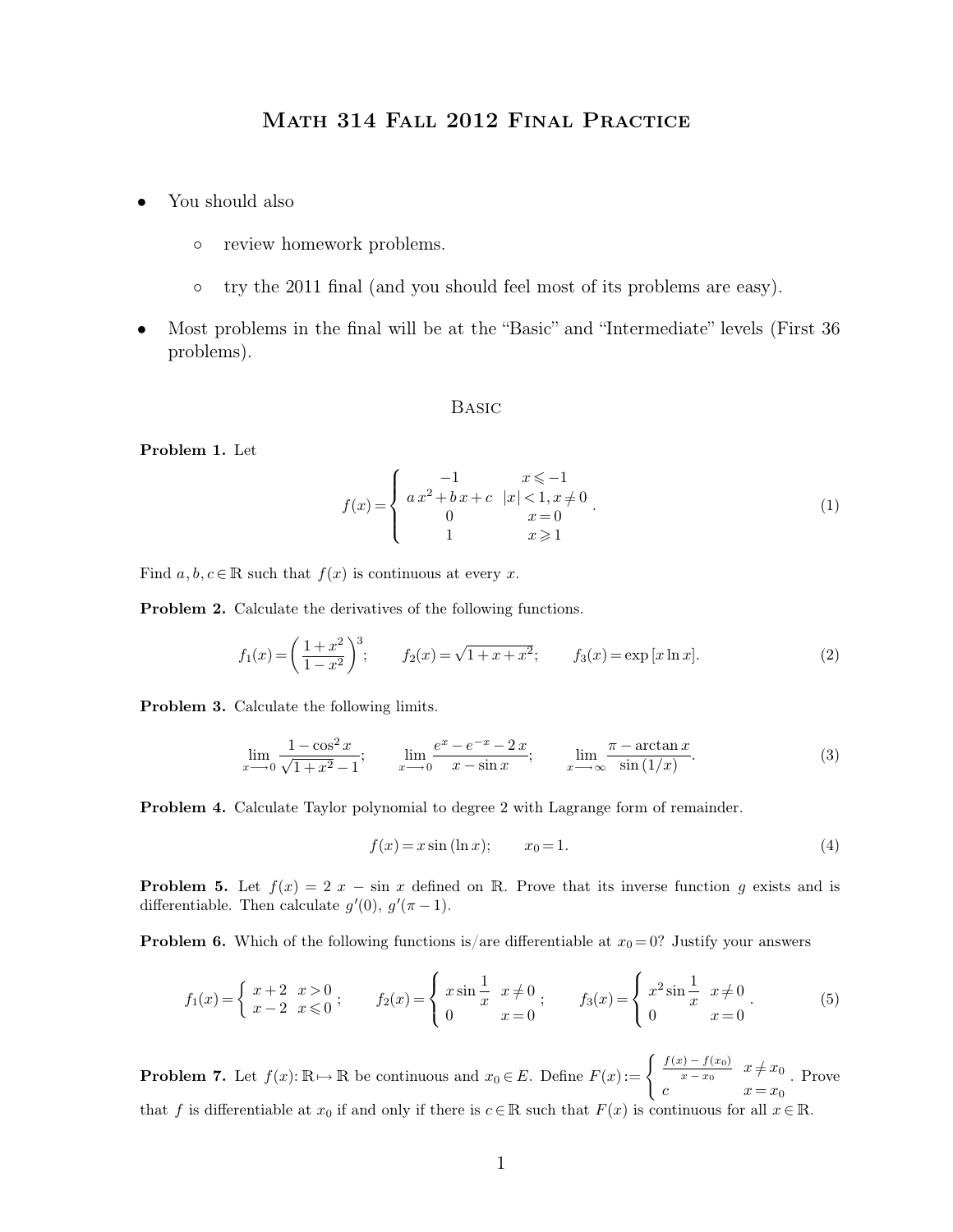**Problem 8.** Calculate the following integrals:

$$
I_1 = \int_e^{e^2} \frac{\mathrm{d}x}{x(\ln x)^4}; \qquad I_2 = \int_0^4 e^{-\sqrt{x}} \, \mathrm{d}x; \qquad I_3 = \int_1^e x^3 \ln x \, \mathrm{d}x \tag{6}
$$

**Problem 9.** Prove that the following improper integrals exist and calculate their values:

$$
J_1 = \int_0^\infty e^{-2x} \cos(3x) \, dx; \qquad J_2 = \int_{-1}^1 \frac{dx}{\sqrt{1 - x^2}}; \qquad J_3 = \int_0^1 (\ln x)^2 \, dx \tag{7}
$$

**Problem 10.** Prove by definition that  $f(x) = \begin{cases} 1 & x = 0 \\ 0 & x \neq 0 \end{cases}$  $\begin{array}{c} 1 \quad x \rightarrow 0 \\ 0 \quad x \neq 0 \end{array}$  is integrable over [-1, 1] and find the value of  $\int_{-1}^{1}$  $\int_{-1}^{1} f(x) dx$ .

**Problem 11. (USTC)** Is the following calculation correct? Justify your answer.

$$
\int_0^\pi \cos^2 x \, dx = \int_0^0 \frac{dt}{(1+t^2)^2} = 0\tag{8}
$$

where the change of variable is  $t = \tan x$ .

**Problem 12.** Let  $F(x) := \int_{\sin x}^{x+1}$  $x^{2}+2$  e<sup>t</sup> dt. Calculate  $F'(x)$  and  $F''(x)$ .

**Problem 13.** Prove the convergence/divergence of (can use convergence/divergence of  $\sum n^a$  and  $\sum r^n$ ).

$$
\sum_{n=1}^{\infty} \frac{2^n + n}{3^n + 5n + 4}, \qquad \sum_{n=1}^{\infty} \frac{n^2 + n}{n^5 - 4}, \qquad \sum_{n=1}^{\infty} \frac{\sqrt{n^2 + 1}}{(n^{1/3} + 19)^5}.
$$
 (9)

**Problem 14.** Prove that  $\sum_{n=1}^{\infty} \frac{1}{n(n+3)}$  converges and find its sum.

**Problem 15.** Prove: If  $\sum_{n=1}^{\infty} a_n^2$  converges then  $\sum_{n=1}^{\infty} \frac{a_n}{n}$  converges. (Hint:  $\frac{a^2+b^2}{2}$  $\frac{+b^2}{2} \geqslant a b$ 

**Problem 16.** Study the convergence/divergence of

$$
\sum_{n=1}^{\infty} \frac{1}{n^{(1+1/n)}}.
$$
\n(10)

**Problem 17.** Prove that

$$
\sum_{n=1}^{\infty} \frac{1}{2n+1} = \infty.
$$
\n(11)

You can use the divergence of  $\sum_{n=1}^{\infty} \frac{1}{n}$ .

**Problem 18.** Consider  $\sum_{n=1}^{\infty} n r^n$ . Identify the values of  $r \in \mathbb{R}$  such that it is convergent. Justify your answer. You can use the fact that  $\lim_{n\longrightarrow\infty} n r^n = 0$  when  $|r| < 1$ .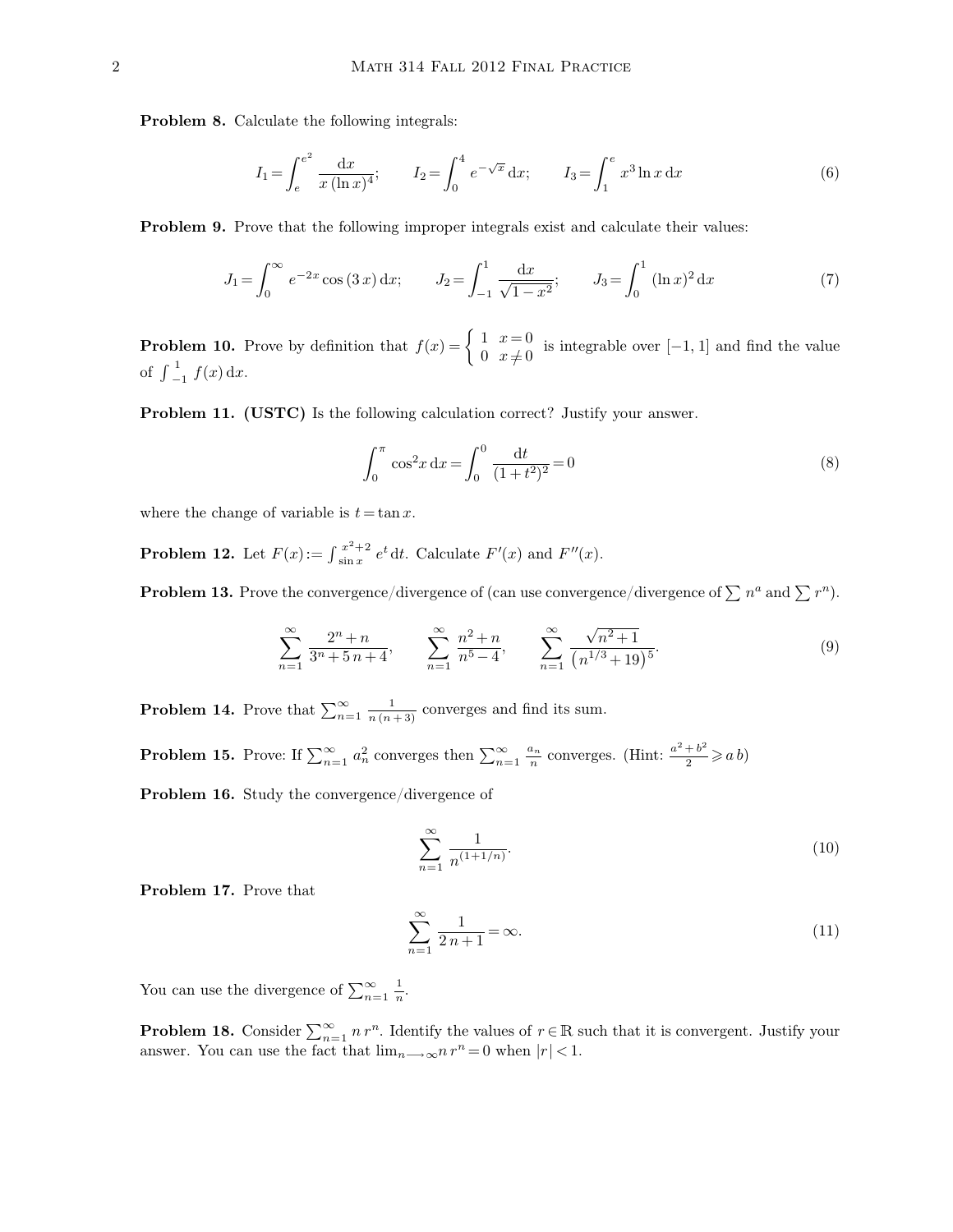#### **INTERMEDIATE**

**Problem 19.** Let  $f, g$  be continuous at  $x_0 \in \mathbb{R}$ . Then so are

$$
F(x) := \max\{f(x), g(x)\}, \qquad G(x) := \min\{f(x), g(x)\}.
$$
 (12)

**Problem 20.** Prove the following.

a) There is **exactly one**  $x \in (0, 1)$  such that

$$
x^{1/2}e^x = 1.\tag{13}
$$

b) There are infinitely many  $x \in \mathbb{R}$  satisfying

$$
x\sin x = 1.\tag{14}
$$

**Problem 21.** Let  $f(x)$  be differentiable at  $x_0$  with derivative  $f'(x_0) = 3$ . Calculate

$$
\lim_{n \to \infty} \left(3n^2 + 2n - 1\right) \left[ f\left(x_0 + \frac{2}{n^2}\right) - f(x_0) \right] \tag{15}
$$

**Problem 22.** Let f, g be differentiable on  $(a, b)$  and continuous on  $[a, b]$ . Further assume  $f(a) = g(b)$ ,  $f(b) = g(a)$ . Prove that there is  $\xi \in (a, b)$  such that  $f'(\xi) = -g'(\xi)$ .

**Problem 23.** Prove the following inequalities

- a)  $|\cos x \cos y| \leq |x y|$  for all  $x, y \in \mathbb{R}$ ;
- b)  $|\arctan x \arctan y| \leq |x y|$  for all  $x, y \in \mathbb{R}$ ;
- c)  $\frac{a-b}{a} < \ln \frac{a}{b} < \frac{a-b}{b}, 0 < b < a$ .

#### **Problem 24.**

a) Let  $a \in (0, 1)$ . Prove that

$$
\lim_{n \to \infty} [(n+1)^a - n^a] = 0. \tag{16}
$$

You can use  $(x^a)' = a x^{a-1}$ .

b) Prove that

$$
\lim_{n \to \infty} \left[ \sin \left( (n+1)^{1/3} \right) - \sin \left( n^{1/3} \right) \right] = 0. \tag{17}
$$

**Problem 25. (USTC)** Let f be differentiable on  $\mathbb{R}$ ,  $f(0) = 0$  and  $f'(x)$  is strictly increasing. Prove that  $\frac{f(x)}{x}$  is strictly increasing on  $(0, \infty)$ .

**Problem 26.** Let  $f(x)$  be differentiable on  $(-\infty, 0)$  and  $(0, \infty)$ . Assume that

$$
\lim_{x \to 0^{-}} f'(x) = A, \qquad \lim_{x \to 0^{+}} f'(x) = B.
$$
\n(18)

Prove that if  $A \neq B$  then  $f(x)$  is not differentiable at  $x = 0$ .

**Problem 27.** Let  $a > 1$ . Assume  $f(x)$  satisfies  $|f(x) - f(y)| \leq |x - y|^a$  for all  $x, y \in \mathbb{R}$ . Prove that f is constant.

**Problem 28. (USTC)** Let f, g be differentiable on  $[a, \infty)$ , and  $|f'(x)| \leq g'(x)$  for all  $x \in [a, \infty)$ . Prove that

$$
|f(x) - f(a)| \le g(x) - g(a)
$$
\n(19)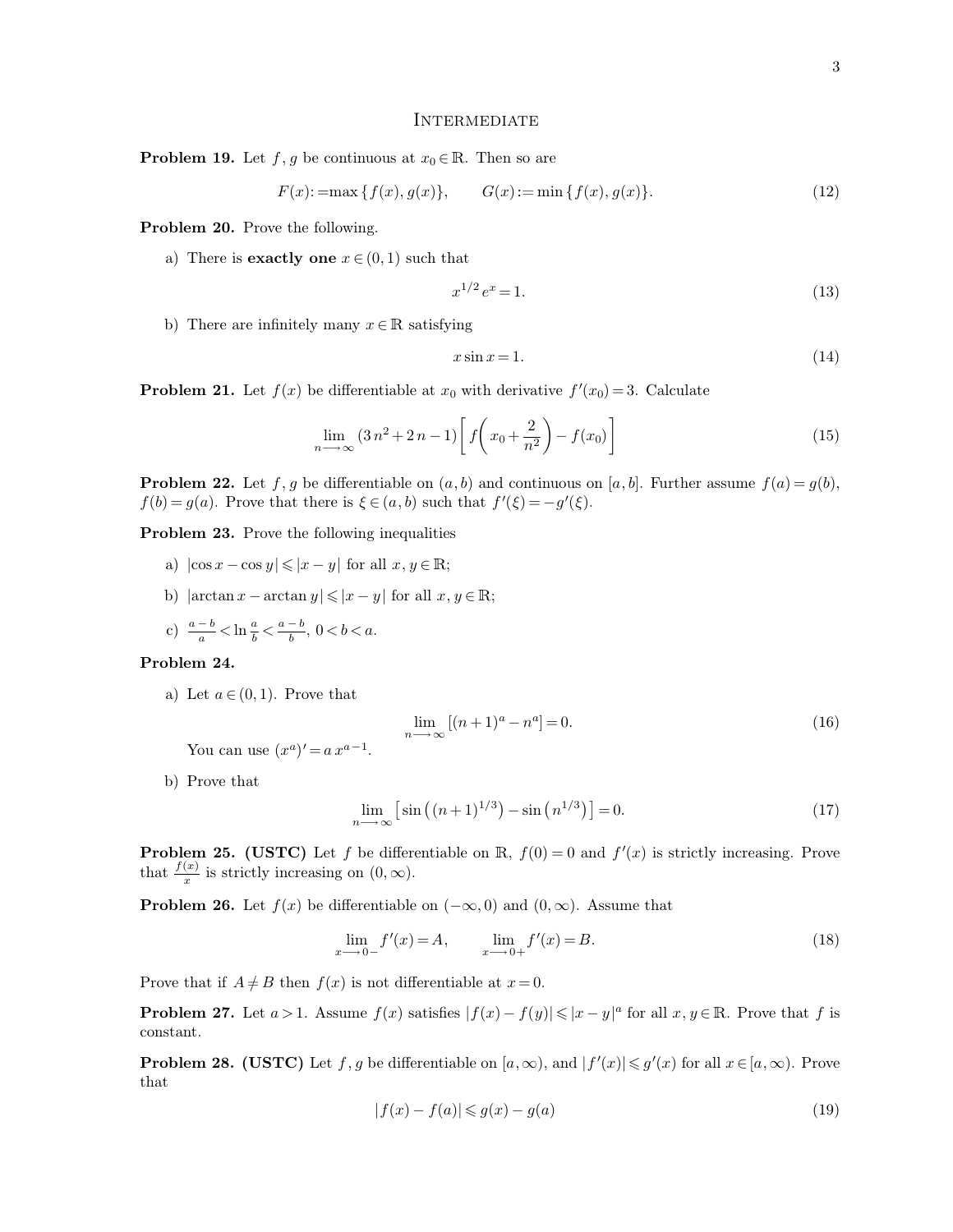for all  $x > a$ . (Hint: Cauchy's generalized mean value theorem.)

**Problem 29.** Let f be continuous and g be integrable on [a, b]. Further assume that  $g(x)$  doesn't change sign in [a, b]. Prove that there is  $\xi \in [a, b]$  such that

$$
\int_{a}^{b} f(x) g(x) dx = f(\xi) \int_{a}^{b} g(x) dx.
$$
 (20)

Does the conclusion still hold if we drop " $g(x)$  doesn't change sign in [a, b]"?

**Problem 30.** Prove the following inequalities:

- a)  $\int_0^1$  $\int_{0}^{1} e^{-x^{2}} dx > \int_{1}^{2}$  $e^{-x^2} dx;$
- b)  $\int_0^{\pi}$  $\pi/2 \sin x$  $\int_{0}^{\frac{\ln x}{x}}\mathrm{d}x$  >  $\int_{0}^{\pi}$  $\int_0^{\pi/2} \frac{\sin^2 x}{x^2} dx;$

**Problem 31. (USTC)** Prove

$$
\int_0^{2\pi} \left[ \int_x^{2\pi} \frac{\sin t}{t} dt \right] dx = 0.
$$
 (21)

(Hint: Set  $u(x) = \int_{x}^{x}$  $2\pi \sin t$  $\frac{\pi}{t} dt$  then integrate by parts)

**Problem 32.** Let f be continuous on R. Let  $a, b \in \mathbb{R}, a < b$ . Then

$$
\lim_{h \to 0} \int_{a}^{b} \frac{f(x+h) - f(x)}{h} dx = f(b) - f(a).
$$
 (22)

**Problem 33. (USTC)** Let f be integrable. Prove that

$$
\int_0^\pi x f(\sin x) dx = \frac{\pi}{2} \int_0^\pi f(\sin x) dx.
$$
 (23)

(Hint: Change of variable:  $t = \pi - x$ .)

**Problem 34.** Apply Ratio/Root tests to determine the convergence/divergence of the following series (You need to decide which one is more convenient to use).

$$
\sum_{n=1}^{\infty} \frac{1}{2^n} (1+1/n)^{n^2}; \qquad \sum_{n=1}^{\infty} (n!) x^n; \qquad \sum_{n=1}^{\infty} \frac{(n!)}{n^n} x^n.
$$
 (24)

You can use the fact  $(1 + 1/n)^n \longrightarrow e$ , and the Stirling's formula

$$
\lim_{n \to \infty} \frac{n!}{\sqrt{2 \pi n} (n/e)^n} = 1
$$
\n(25)

without proof.

**Problem 35.**  $a_n \geq 0$ ,  $\sum_{n=1}^{\infty} a_n$  converges. Prove that  $\sum_{n=1}^{\infty} \sqrt{a_n a_{n+1}}$  converges. On the other hand, if  $a_n$  furthermore is decreasing, then  $\sum_{n=1}^{\infty} \sqrt{a_n a_{n+1}}$  converges  $\implies \sum_{n=1}^{\infty} a_n$  converges. Any example of if  $a_n$  is not decreasing then not true? (Take  $a_n = 0$  for all n even)

**Problem 36.** Let  $a_n \ge 0$ . Prove that  $\sum_{n=1}^{\infty} a_n$  converges then  $\sum_{n=1}^{\infty} a_n^2$  converges. Is the converse true? Justify your answer.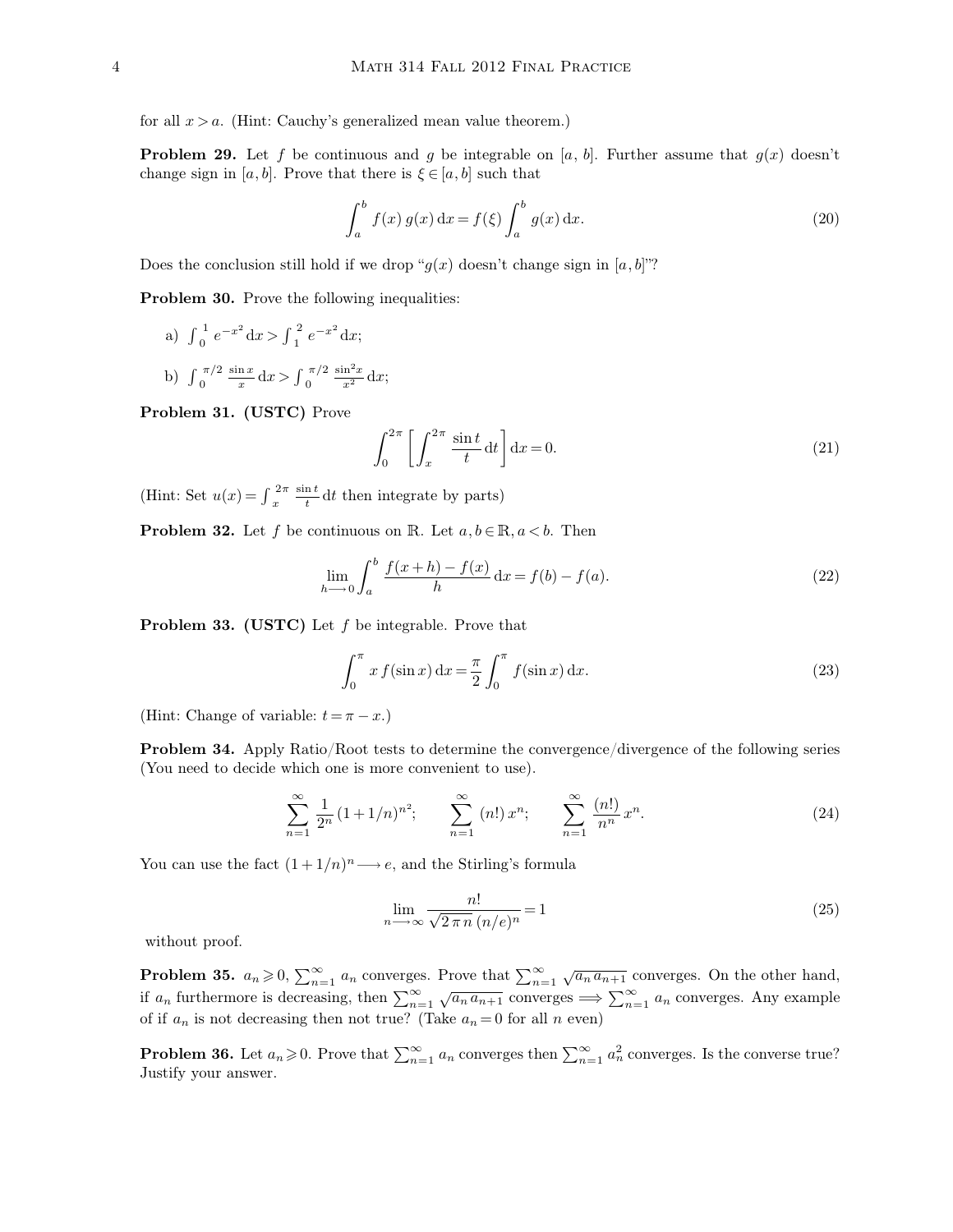#### **ADVANCED**

**Problem 37.** A function  $f(x): E \to \mathbb{R}$  is called "uniformly continuous" if for any  $\varepsilon > 0$ , there is  $\delta > 0$ such that for all  $x, y \in E$  satisfying  $|x - y| < \delta$ ,  $|f(x) - f(y)| < \varepsilon$ .

- a) Prove that if  $f$  is uniformly continuous, then it is continuous.
- b) Give an example of a continuous function that is not uniformly continuous. Justify your answer.
- c) If  $f: E \mapsto \mathbb{R}$  is continuous with E a bounded closed set, then f is uniformly continuous.
- d) Prove that if f is continuous on  $[a, b]$ , then it is integrable on  $[a, b]$ .

**Problem 38.** Let  $f(x)$  be continuous over R, and satisfies  $f(x+y) = f(x) + f(y)$  for all  $x, y \in \mathbb{R}$ . Prove that there is  $a \in \mathbb{R}$  such that  $f(x) = a x$ .

**Problem 39. (USTC)** Let  $f(x)$  be differentiable. Assume that there are  $a < b$  such that  $f(a) = f(b) = 0$ ,  $f'(a) f'(b) > 0$ . Prove that there is  $\xi \in (a, b)$  such that  $f(\xi) = 0$ .

**Problem 40.** Let  $f(x)$  be continuous on  $(a, b)$ . Assume there is  $x_0 \in (a, b)$  such that  $f'''(x_0)$  exists. Prove that there are constants  $A, B, C, D$  such that

$$
\lim_{h \to 0} \frac{A f(x_0 + h) + B f(x_0) + C f(x_0 - h) + D f(x_0 - 2h)}{h^3} = f'''(x_0)
$$
\n(26)

and find their values. (Hint: L'Hospital)

**Problem 41. (USTC)** Let  $f(x)$  be differentiable at  $x_0$  with  $f(x_0) \neq 0$  and  $f'(x_0) = 5$ . Take for granted  $\lim_{h\longrightarrow 0} (1 + h)^{1/h} = e$ . Calculate

$$
\lim_{n \to \infty} \left| \frac{f\left(x_0 + \frac{1}{n}\right)}{f(x_0)} \right|^n. \tag{27}
$$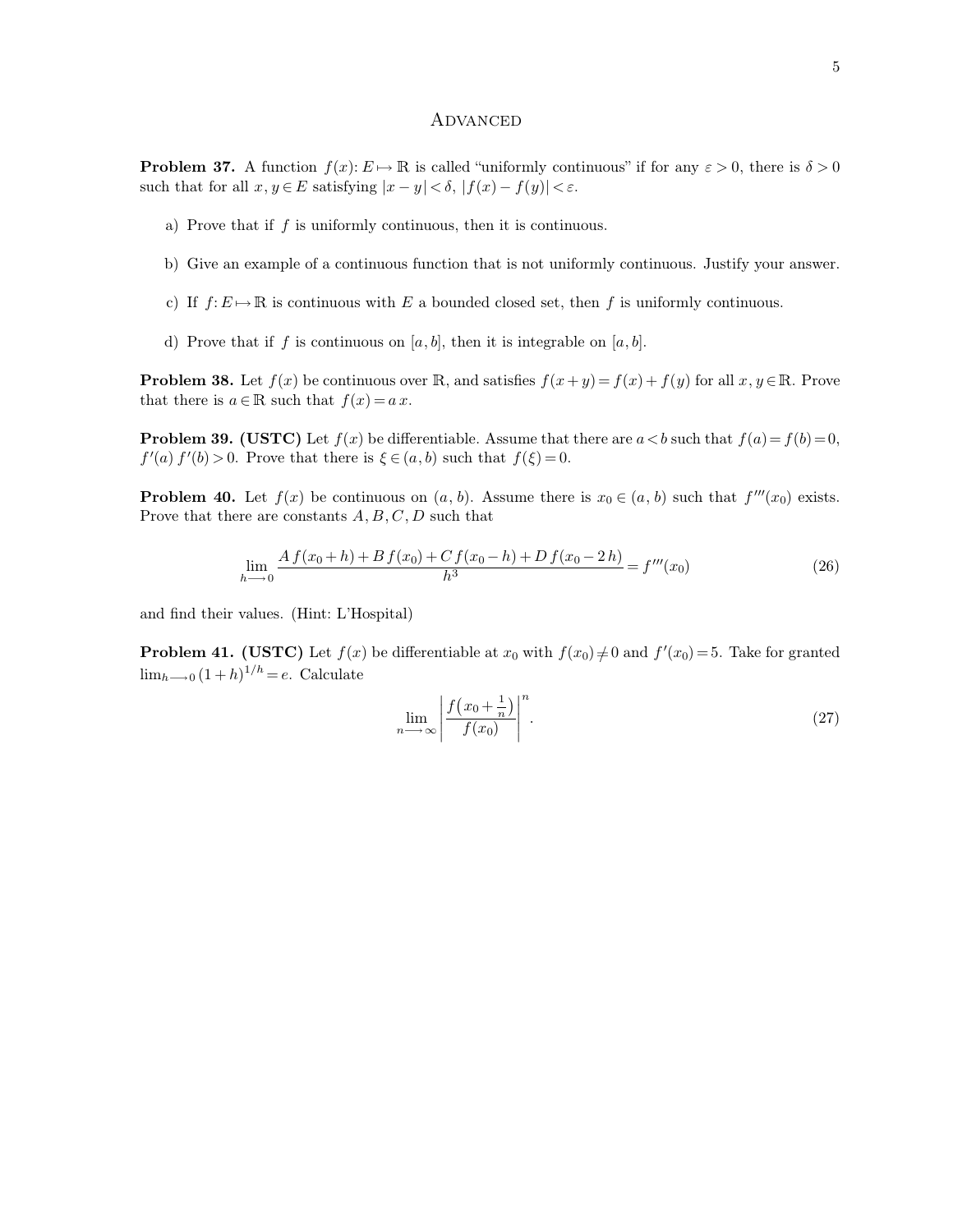**Problem 42. (USTC)** Let f be twice differentiable over R, with  $f(0) = f(1) = 0$ . Let  $F(x) = x^2 f(x)$ . Prove that there is  $\xi \in (0, 1)$  such that  $F''(\xi) = 0$ .

**Problem 43.** Let f be differentiable over R. Then  $f'(x)$ , though may be not continuous, always satisfies the Intermediate Value Property:

For any s between  $f'(a)$  and  $f'(b)$ , there is  $\xi \in [a, b]$  such that  $f'(\xi) = s$ .

Then use this to prove: If f is differentiable in  $(a, b)$  and  $f' \neq 0$ , then f is either increasing or decreasing.

**Problem 44. (USTC)** Calculate

$$
\lim_{n \to \infty} \sum_{k=1}^{n} \sin\left(\frac{ka}{n^2}\right).
$$
\n(28)

(Hint: Write  $\sum_{k=1}^n$  $\int_{k=1}^{n} \sin \left( \frac{k a}{n^2} \right)$  $\left(\frac{k\,a}{n^2}\right) = \sum_{k=1}^n$  $_{k=1}^{n}$   $_{n^{2}}^{k}$  +  $\sum_{k=1}^{n}$  $\int_{k=1}^{n} \sin \left( \frac{k a}{n^2} \right)$  $\left(\frac{ka}{n^2}\right)-\frac{ka}{n^2}$  $\left\lfloor \frac{k a}{n^2} \right\rfloor$ , try to estimate  $\left| \sin \left( \frac{k a}{n^2} \right) \right|$  $\left(\frac{ka}{n^2}\right)-\frac{ka}{n^2}$  $\frac{k a}{n^2}$  using Taylor polynomial)

**Problem 45.** Let f be differentiable on  $(0, \infty)$  with  $\lim_{x \to \infty} [f(x) + f'(x)] = 0$ . Prove that  $\lim_{x\to\infty}f(x)=0.$  (Hint: Let  $F(x)=e^x f(x), G(x)=e^x$ . Apply Cauchy's generalized mean value theorem.)

**Problem 46.** Let f be continuous on  $[0, \infty)$  and satisfy  $\lim_{x \to \infty} f(x) = a$ . Prove

$$
\lim_{x \to \infty} \frac{1}{x} \int_0^x f(t) dt = a.
$$
\n(29)

**Problem 47. (USTC)** Let

$$
F(x) = \int_0^x \frac{\sin t}{t} dt, \qquad x \in (0, \infty).
$$
 (30)

Prove that  $\max_{x \in \mathbb{R}} F = F(\pi)$ .

**Problem 48.**  $a_n \geq 0$ ,  $\sum_{n=1}^{\infty} a_n$  converges. Let  $b_n = \frac{a_n}{\sum_{n=1}^{\infty} a_n}$  $\frac{a_n}{a_n}$ . Prove that  $\sum_{n=1}^{\infty} b_n$  diverges.

**Problem 49. (Alternating series)** Let  $b_n \geq 0$  with  $\lim_{n \to \infty} b_n = 0$ . Assume there is  $N \in \mathbb{N}$  such that for all  $n > N$ ,  $b_n \geq b_{n+1}$ .

- a) Prove that  $\sum_{n=1}^{\infty} (-1)^{n+1} b_n$  converges.
- b) Apply this criterion to prove the convergence of  $1-\frac{1}{2}$  $\frac{1}{2} + \frac{1}{3}$  $rac{1}{3} - \frac{1}{4}$  $\frac{1}{4} + \cdots = \sum_{n=1}^{\infty} (-1)^{n+1} \frac{1}{n}$  and  $\sum_{n=1}^{\infty} (-1)^n \frac{3^n}{n!}$  $\frac{5}{n!}$ .
- c) Show that the condition " $b_n$  is decreasing" cannot be dropped.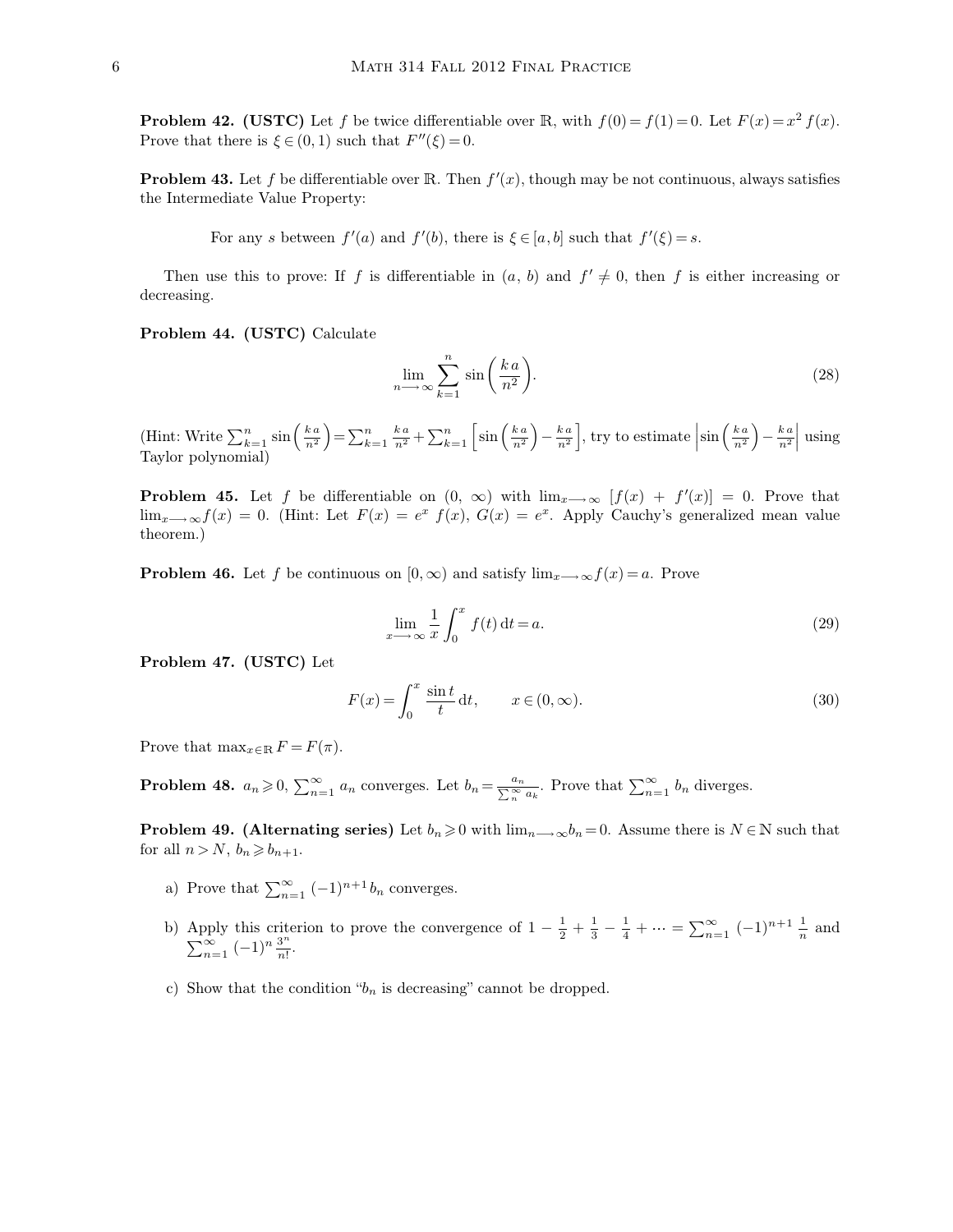# Really Advanced

**Problem 50.** Let f be defined on  $(a, b)$  and  $x_0 \in (a, b)$ . Assume that  $f^{(n+1)}(x)$  exists and is continuous on  $(a, b)$  with  $f^{(n+1)}(x_0) \neq 0$ . Consider the Taylor polynomial with Lagrange remainder:

$$
f(x) = \dots + \frac{f^{(n)}(\xi)}{n!} (x - x_0)^n.
$$
 (31)

Recall that  $\xi$  can be viewed as a function of x. If we define (naturally)  $\xi(x_0) = x_0$ , prove that  $\xi(x)$  is differentiable at  $x_0$  with

$$
\xi'(x_0) = \frac{1}{n+1}.\tag{32}
$$

**Problem 51. (USTC)** Let f be differentiable.  $ab > 0$ . Then there is  $\xi \in (a, b)$  such that

$$
\frac{1}{a-b} [a f(b) - b f(a)] = f(\xi) - \xi f'(\xi).
$$
\n(33)

(Hint: Use Cauchy's Generalized Mean Value Theorem).

**Problem 52. (USTC)** Let  $f(x)$  be differentiable on [0, 1].  $f(0) = 0$ ,  $f(1) = 1$ . Then for any  $n \in \mathbb{N}$  and  $k_1, \ldots, k_n > 0$ , there are *n* distinct numbers  $x_1, \ldots, x_n \in (0, 1)$ , such that

$$
\sum_{i=1}^{n} \frac{k_i}{f'(x_i)} = \sum_{i=1}^{n} k_i.
$$
\n(34)

**Remark 1.** Note that when  $k = 1$ , this is simply mean value theorem. Also if we do not require  $x_1, \ldots,$  $x_n$  to be distinct, the problem is trivial since we can take  $x_1 = \cdots = x_n = \xi$  with  $f'(\xi) = 1$ .

(Hint: Take  $y_1 < y_2 < \cdots < y_{n-1}$  such that  $f(y_i) = \frac{k_1 + \cdots + k_i}{k_1 + \cdots + k_n}$  $\frac{k_1 + \dots + k_i}{k_1 + \dots + k_n}$ . Set  $y_0 = 0, y_1 = 1$ . Then define  $g(x)$  to be linear on each  $[y_i, y_{i+1}]$  with  $g(y_i) = f(y_i), g(y_{i+1}) = f(y_{i+1})$ . Apply Cauchy's generalized mean value theorem.)

**Problem 53. (USTC)** Let f, g be continuous on  $[-1, 1]$ , infinitely differentiable on  $(-1, 1)$ , and

$$
\left| f^{(n)}(x) - g^{(n)}(x) \right| \le n! |x| \qquad n = 0, 1, 2, \dots \tag{35}
$$

Prove that  $f = g$ . (Hint: Show first  $f^{(n)}(0) = 0$  for all n. Then use Taylor polynomial with Lagrange form of remainder)

**Problem 54.** Define  $\gamma_n$  through  $\sum_{k=1}^{n-1} \frac{1}{k} = \ln n + \gamma_n$ 

- a) Show that  $\gamma_n \geqslant 0$ ,  $\gamma_n$  is increasing with respect to *n*.
- b) Show that  $\gamma_n \longrightarrow \gamma \in \mathbb{R}$ .
- c) Show that  $\sum_{1}^{\infty} (-1)^{n+1}/n = \ln 2$ .

## **Problem 55. (Bonar2006)**

- a) Let  $\sum_{n=1}^{\infty} a_n$  be any convergent non-negative series, then there is another convergent non-negative series  $\sum_{n=1}^{\infty} A_n$  satisfying  $\lim_{n \to \infty} (A_n/a_n) = \infty$ ; (Hint: Set  $A_n = \frac{a_n}{\sqrt{a_n + a_n}}$  $rac{a_n}{\sqrt{a_n + a_{n+1} + \dots}}$
- b) Let  $\sum_{n=1}^{\infty} D_n$  be any divergent non-negative series, then there is another divergent non-negative series  $\sum_{n=1}^{\infty} d_n$  satisfying  $\lim_{n\to\infty} (d_n/D_n) = 0$ . (Hint: Set  $d_n = D_n/(D_1 + \dots + D_{n-1})$ )